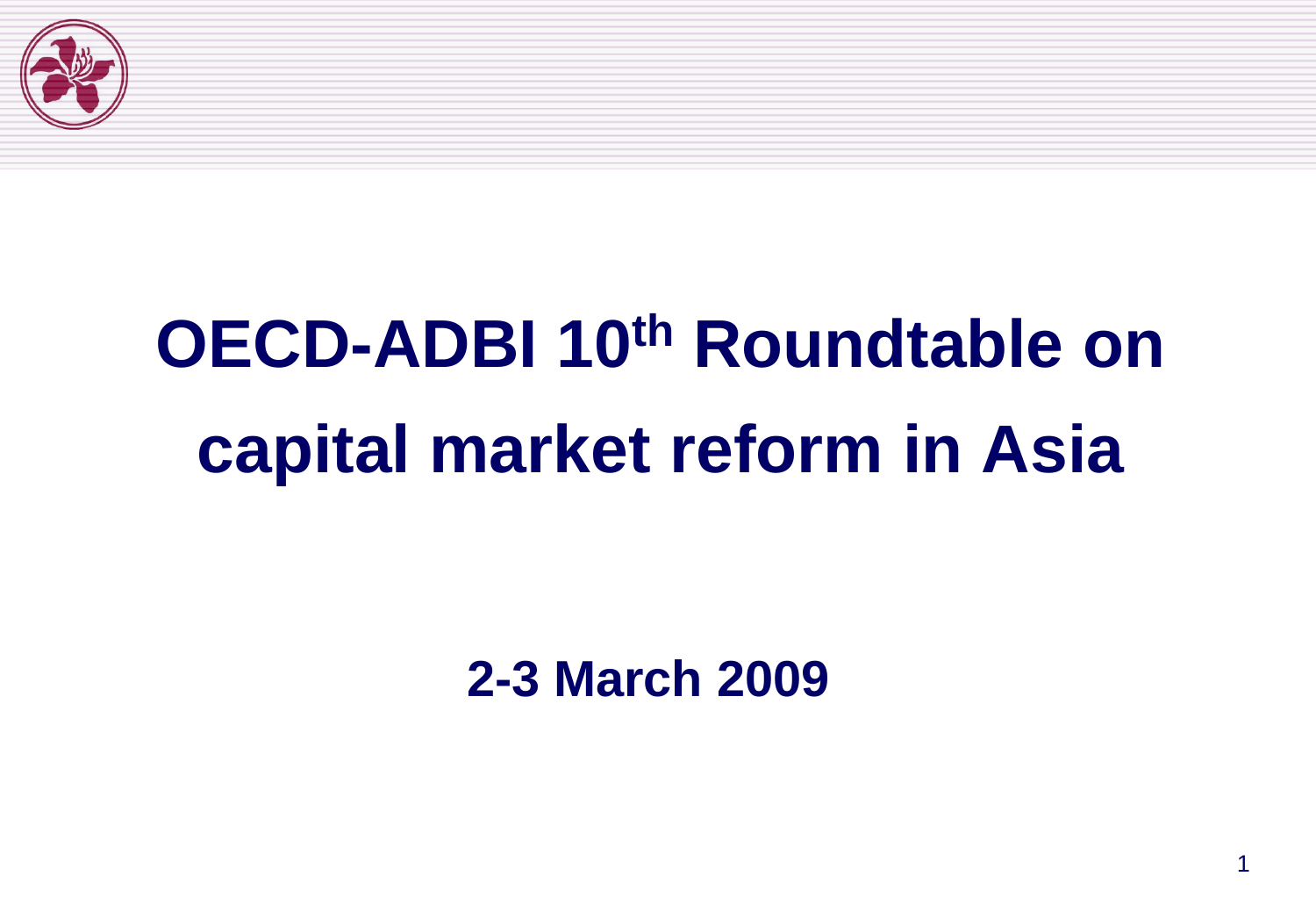

### **Outline**

- **Impacts of the global financial crisis on the Asian markets**
	- Financial channels
	- Trade channels
- **Policy responses to the crisis worldwide**
- **Hong Kong's regulatory responses**
- **Challenge ahead – second wave**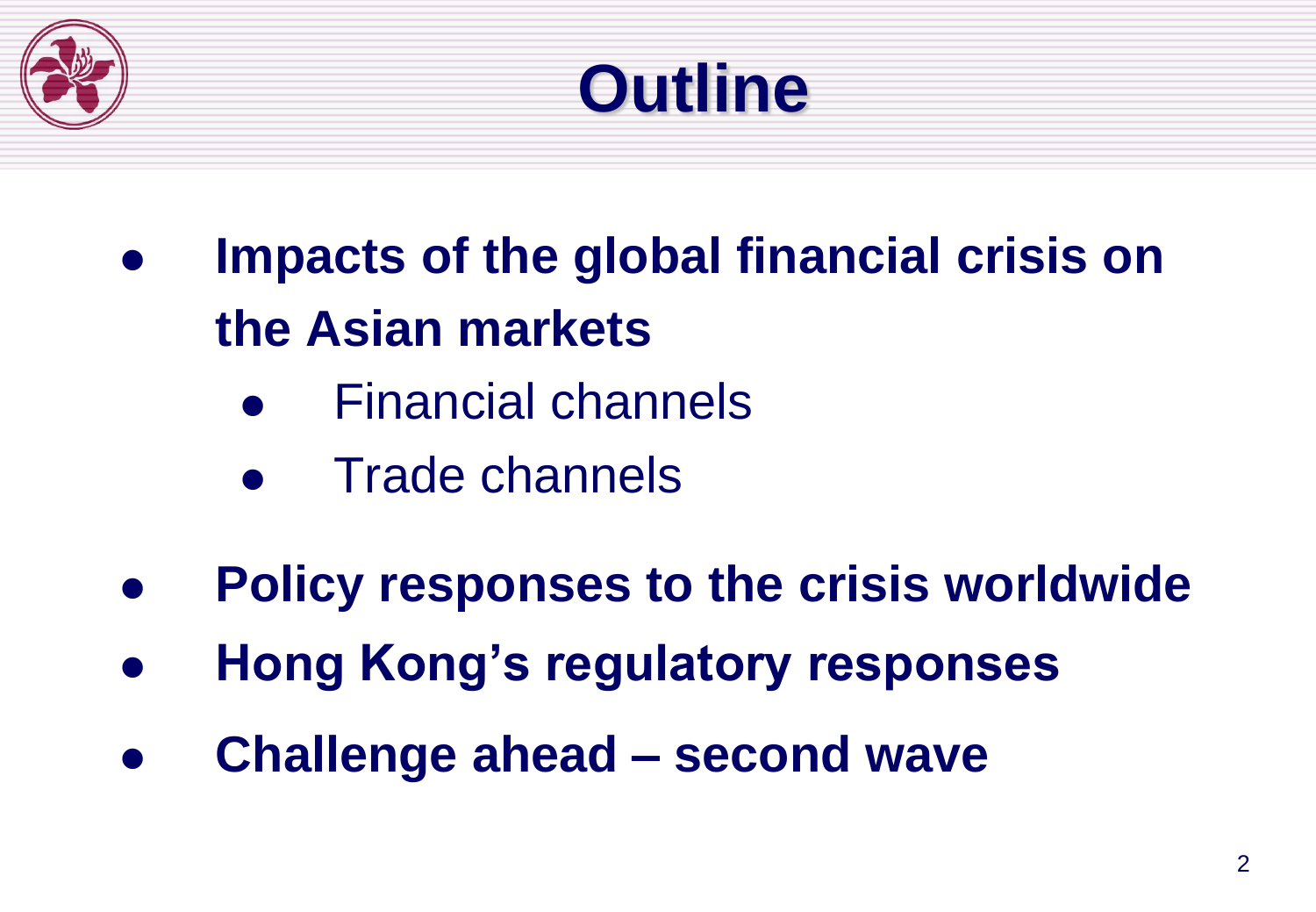

#### *Exchange rates depreciated and volatilities increased*



Three months after the failure of Lehman Brothers Three months before the failure of Lehman Brothers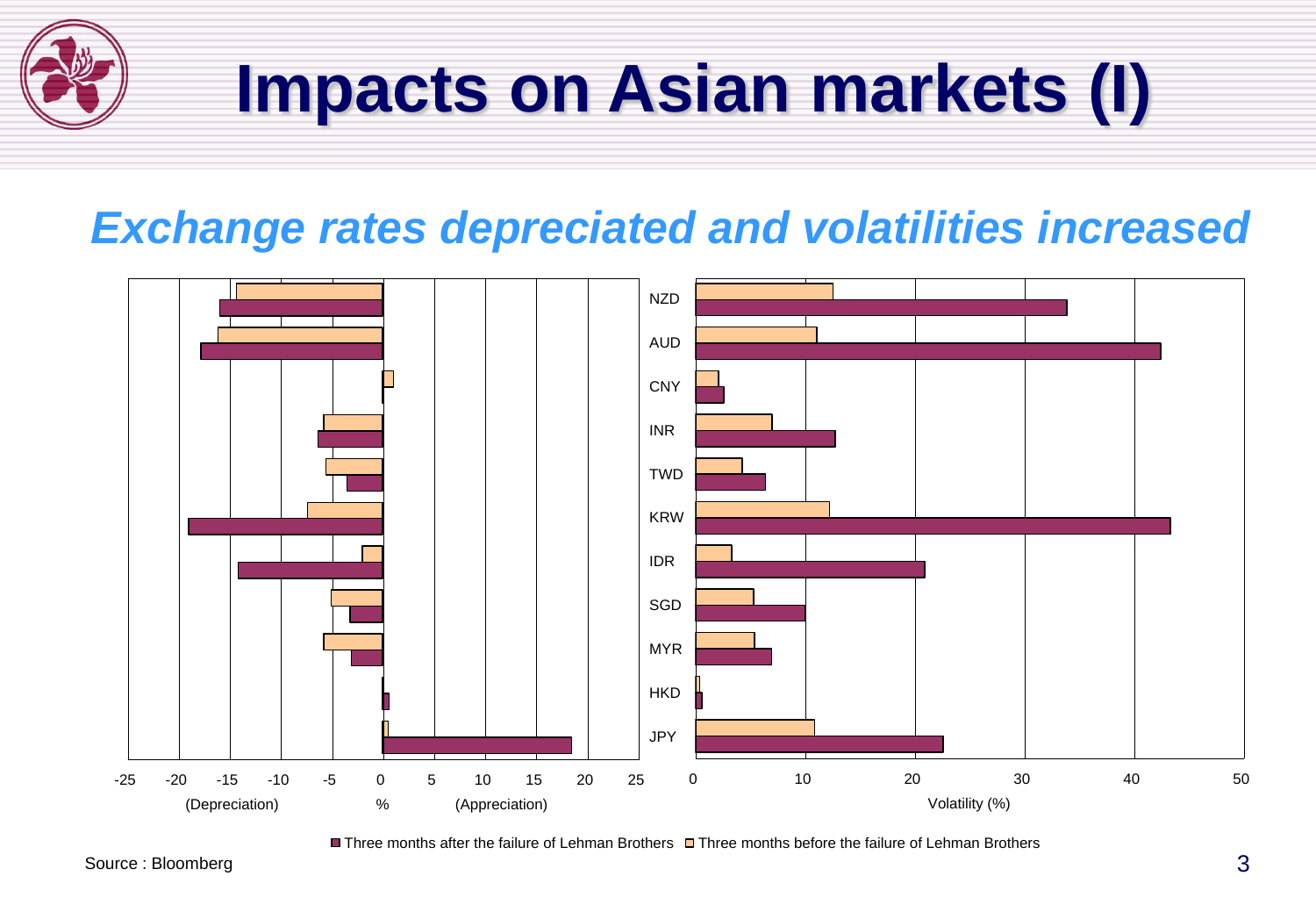# **Impacts on Asian markets (II)**

#### *Equity prices plunged and volatilities rose markedly*

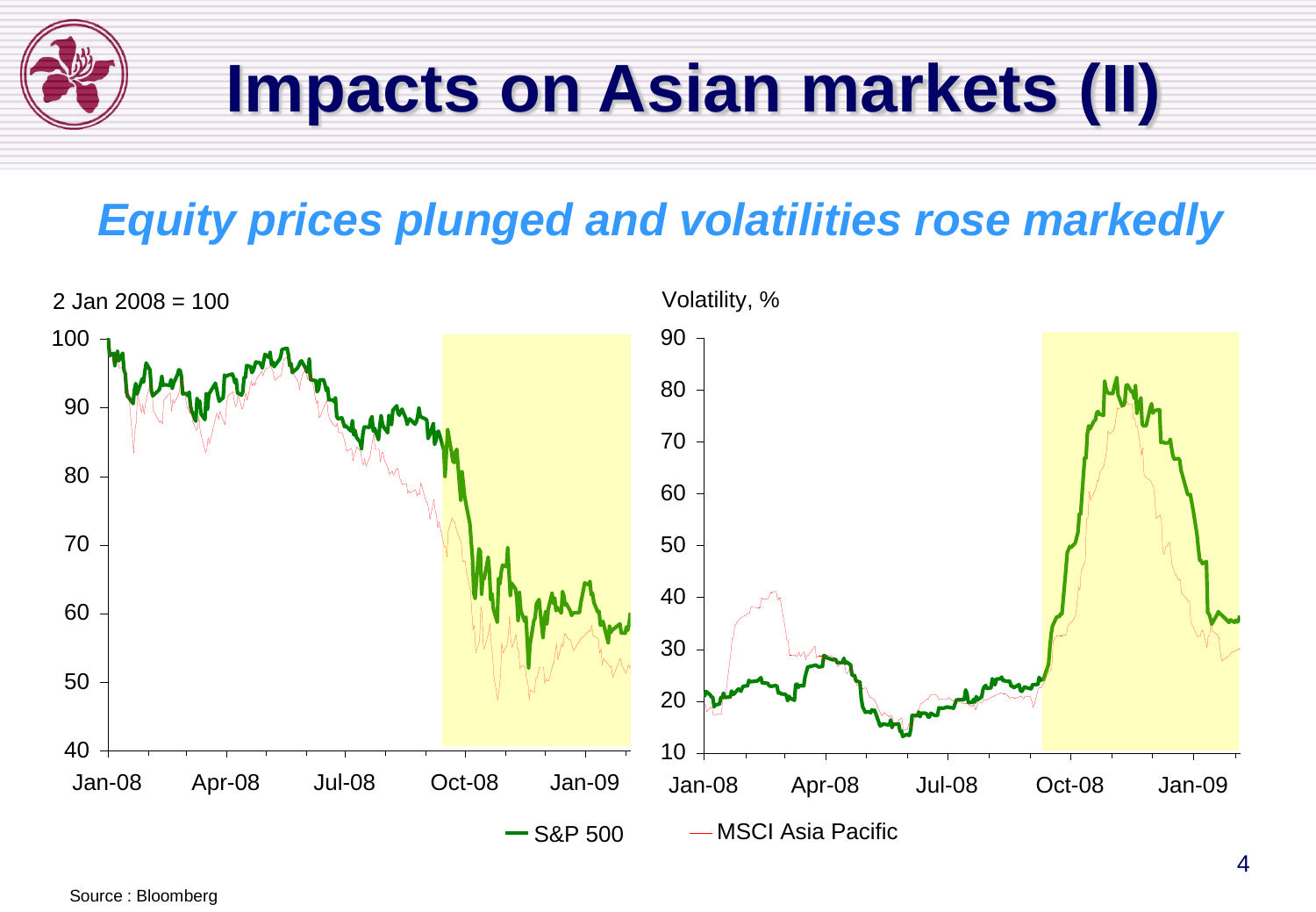

#### *Money markets came under stress*



AUD = Australian dollar; JPY = yen; KRW = won; HKD = Hong Kong dollar; INR = Indian rupee; USD = US dollar.

 $^1$  Five-day moving average, in basis points; updated to 20 January 2009. Based on three-month interest rates.  $^2$  Spreads between US dollar interbank rates implied by covered interest parity and three-month US dollar Libor, in basis points; implied rates are calculated from forward and spot exchange rates against the US dollar and local onshore interbank rates.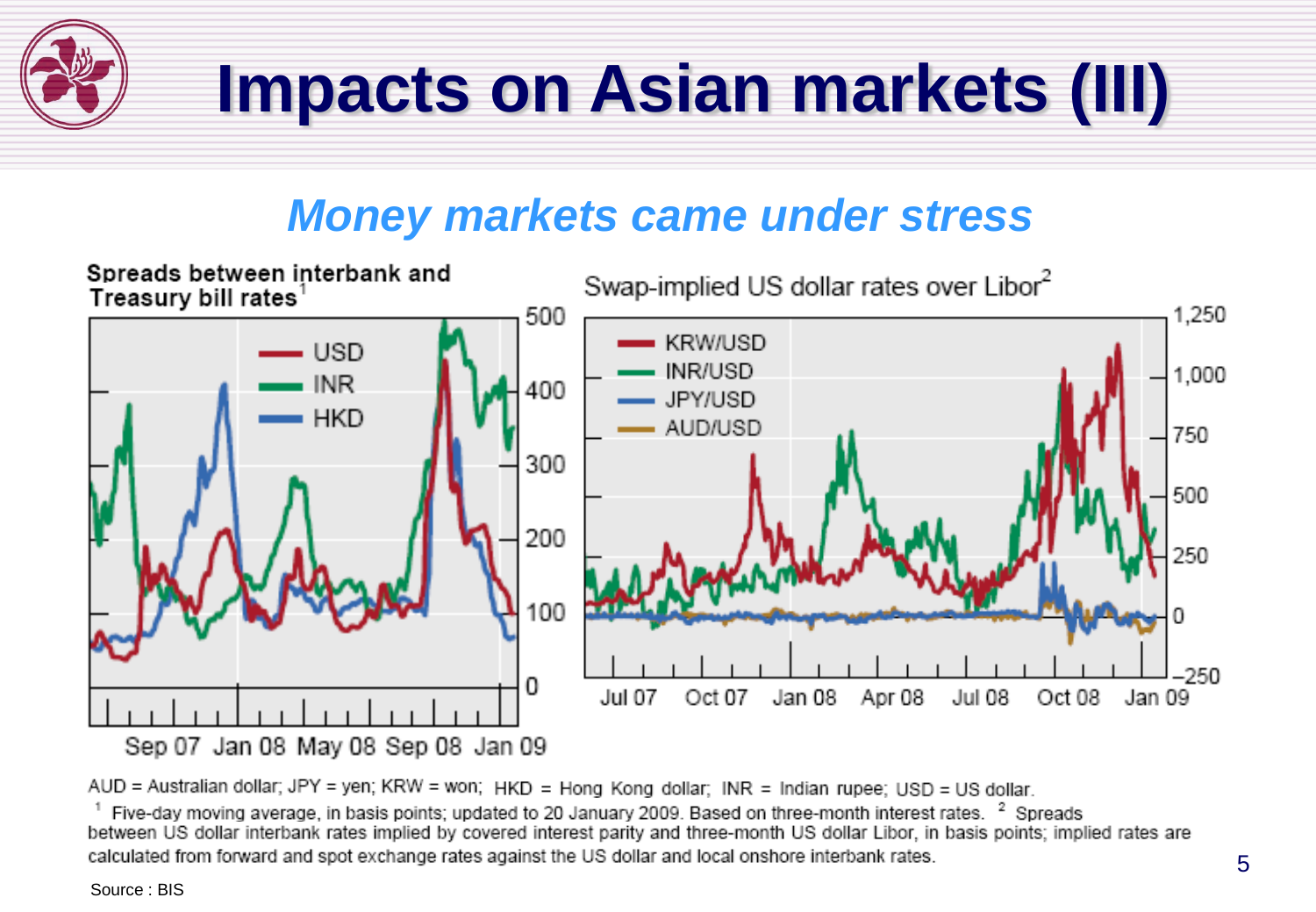

#### *Credit market condition tightened*



AUD = Australian dollar; JPY = yen; KRW = won; MYR = ringgit; USD = US dollar.

<sup>1</sup> Five-year credit default swap spreads, in basis points. Simple averages across a sample of banks; for the United States, Bank of America, Citigroup, JPMorgan Chase, Wachovia and Wells Fargo; for Japan, Mizuho Corporate Bank, Norinchukin Bank, Resona Bank and Sumitomo Mitsui Banking Corporation; for Australia, ANZ, Commonwealth Bank of Australia, National Australia Bank and Westpac; for Singapore, DBS Bank, Oversea-Chinese Banking Corporation and United Overseas Bank. <sup>2</sup> Spreads over interest rate swaps, based on Bloomberg fair value, five-year corporate bond yields; for USD, AA-rated financial bonds; for AUD and JPY, AA-rated eurobonds; for KRW, industrial corporations' bonds rated AA by Korean rating agencies; for MYR, private debt securities rated AA by Malaysian rating agencies.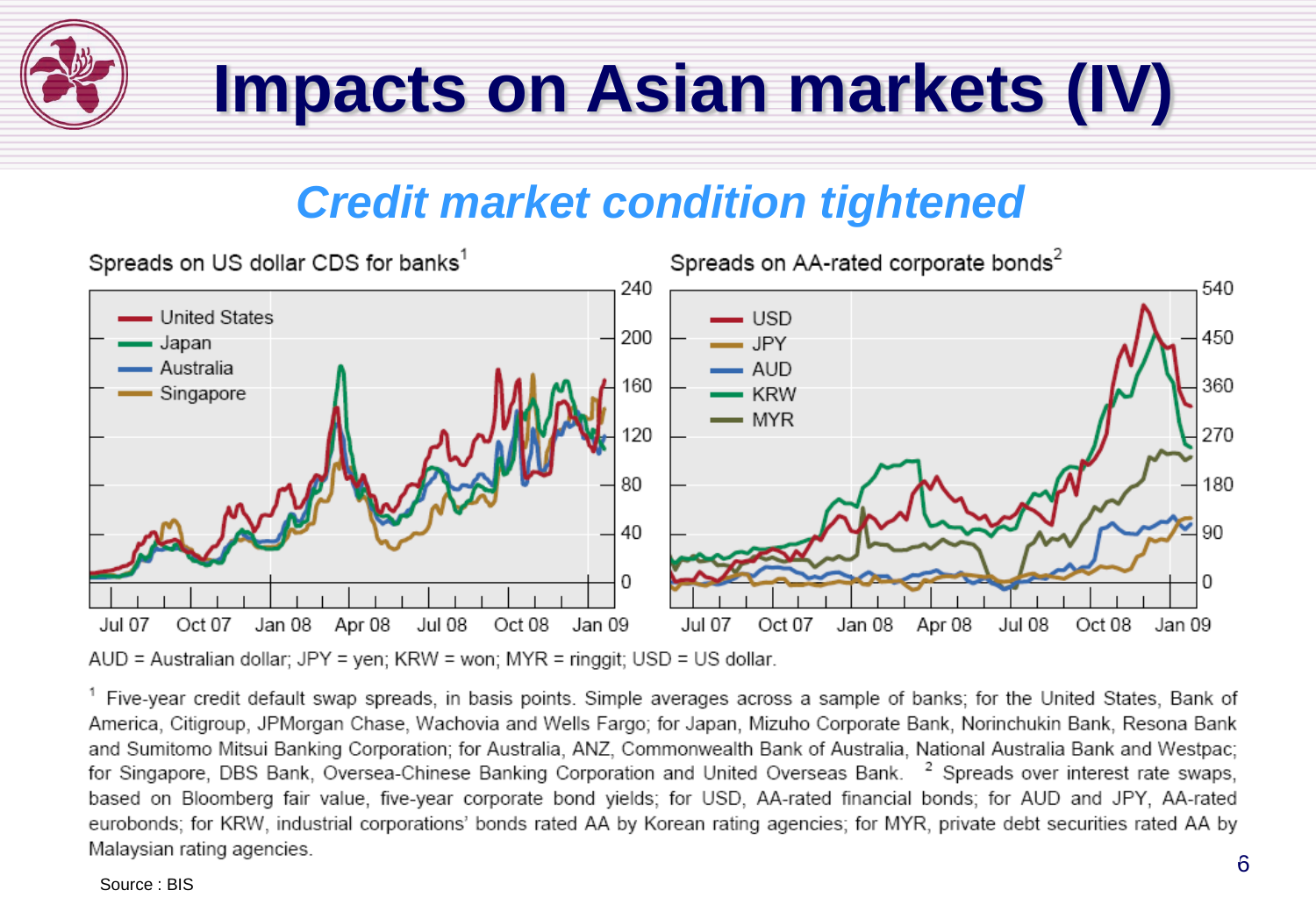

## **Impacts on growth in Asia**

#### *Exports fell on a marked slowdown in external demand*



Source : GS research report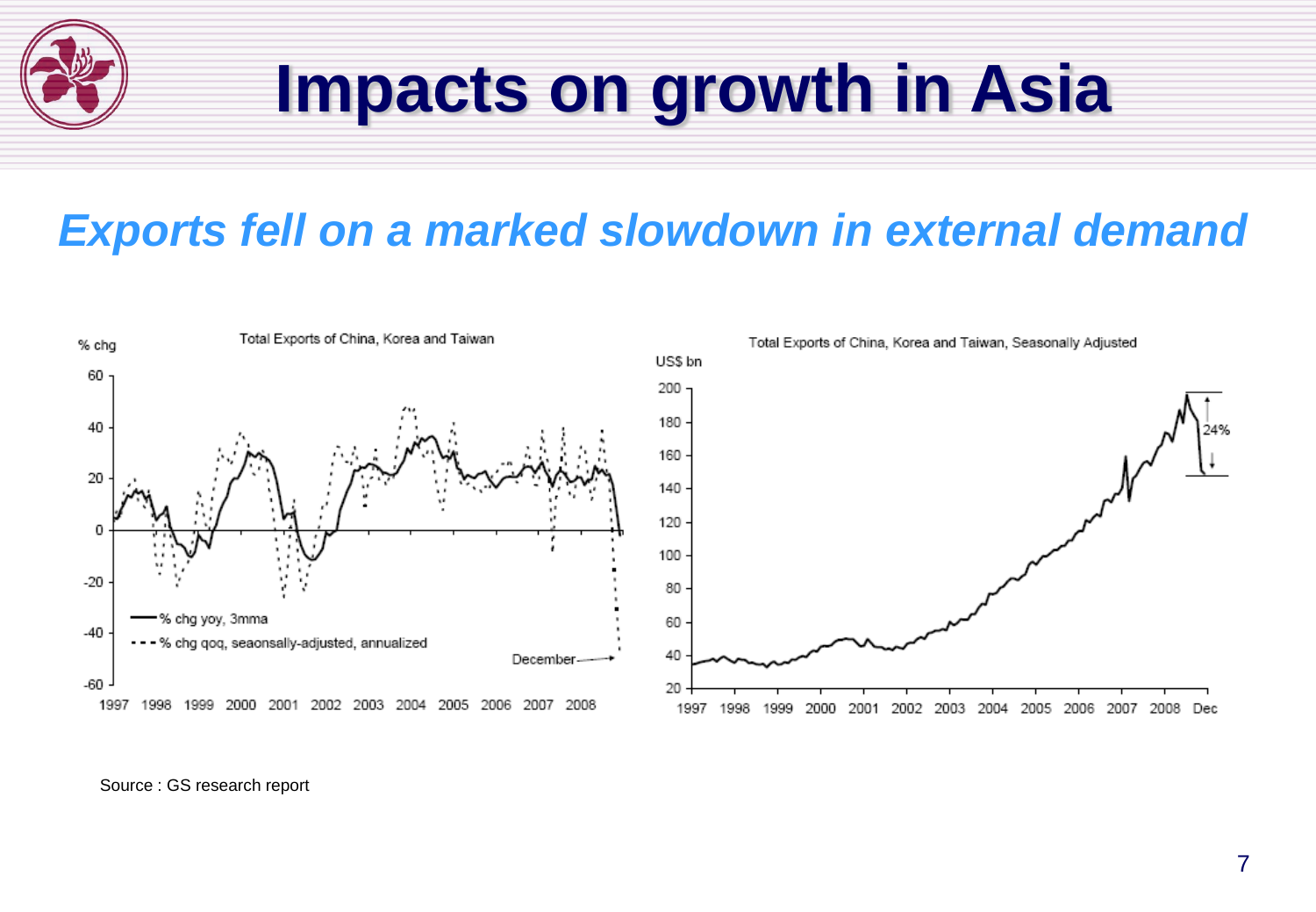# **Policy responses worldwide**

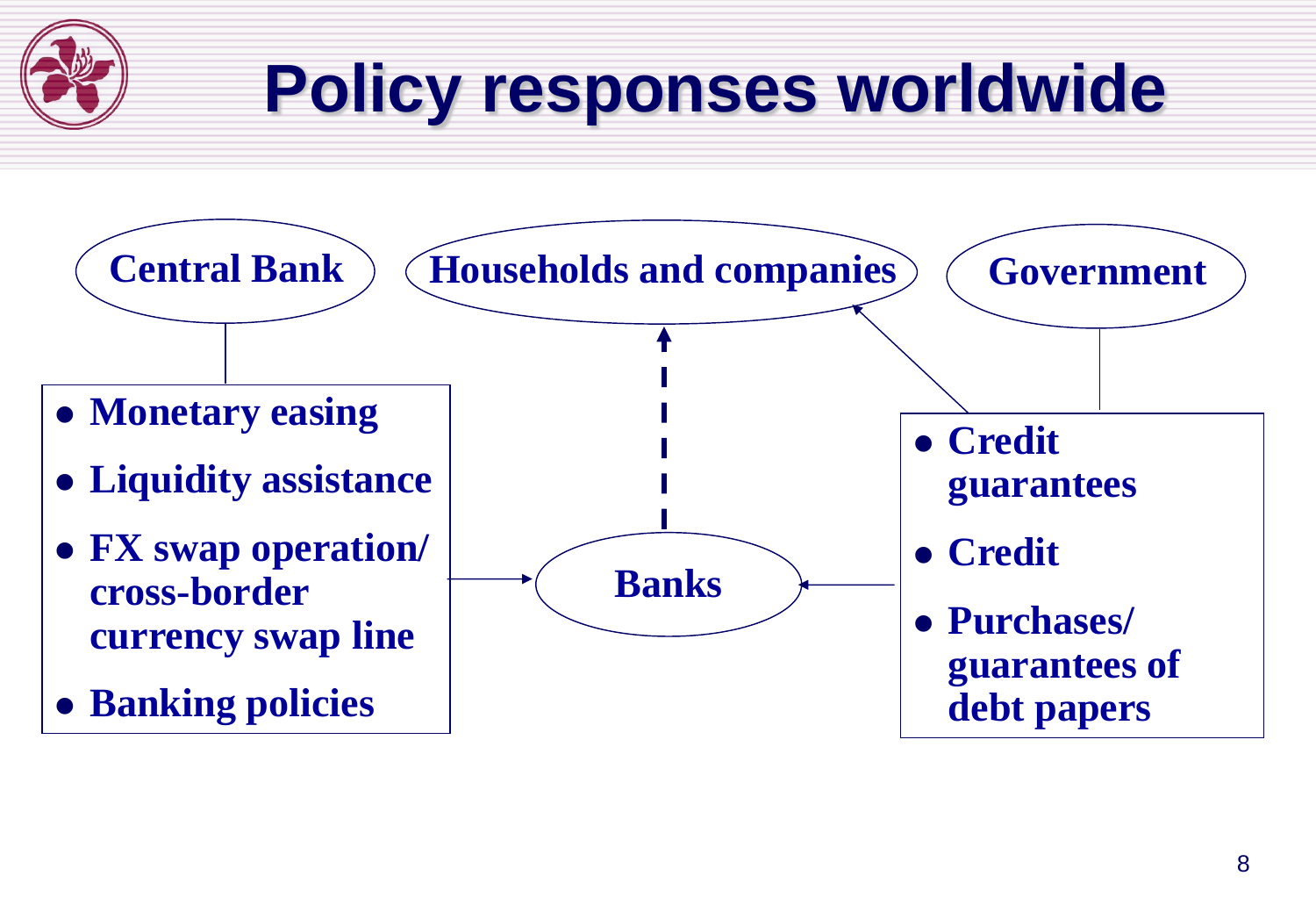

*Lessons learned and room for enhancement in the regulation of banks*

- **Mitigating procyclicality: bank capital and lending policies**
- **Corporate governance issues**
- **Risk management issues**
- **Financial products valuation and risk disclosure**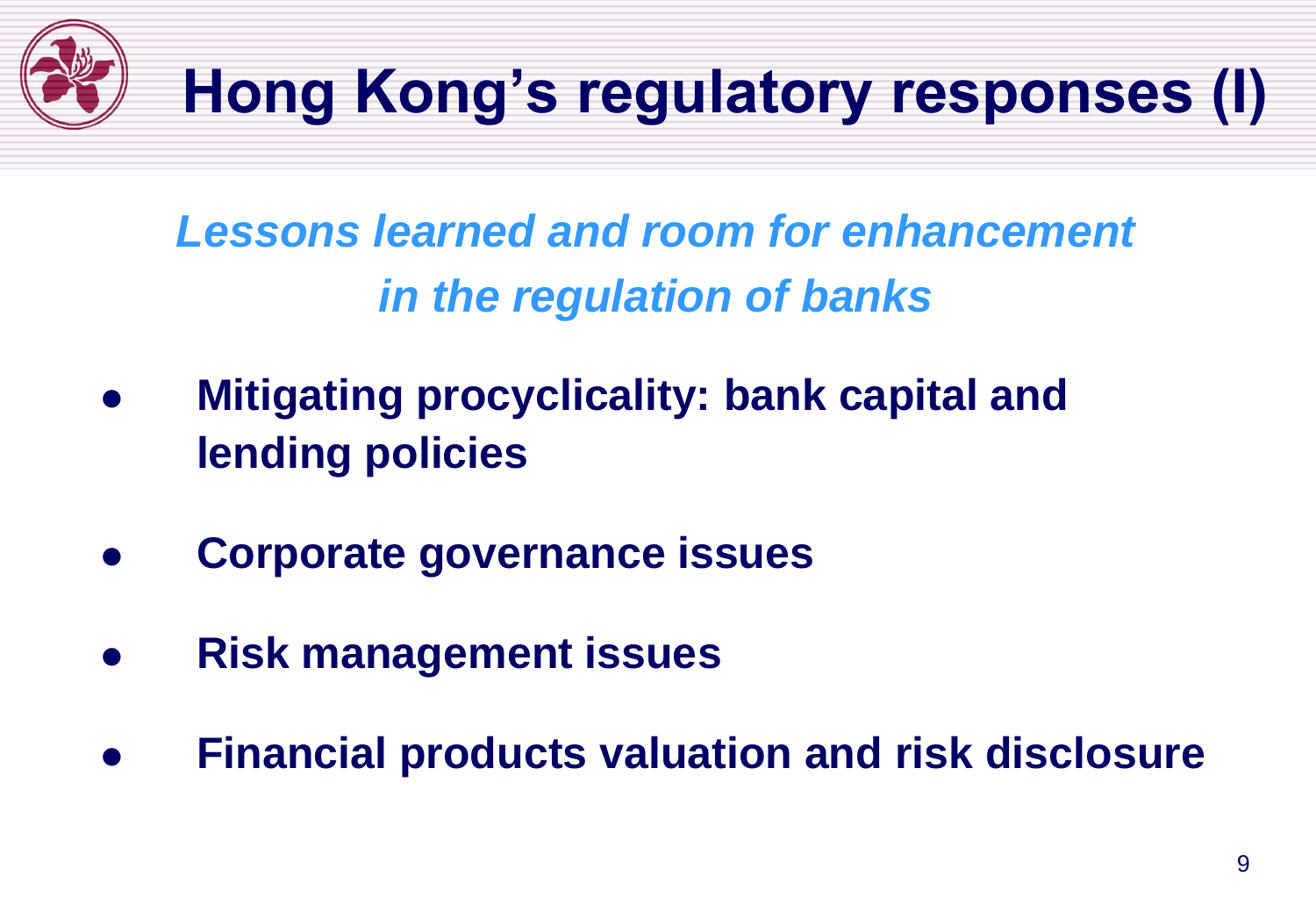

*Mitigating pro-cyclicality: bank capital and lending policies*

- **Adopt a flexible approach towards the relevant premium over the statutory capital adequacy ratio**
- **Lower the minimum loan-to-valuation threshold of mortgage insurance programme**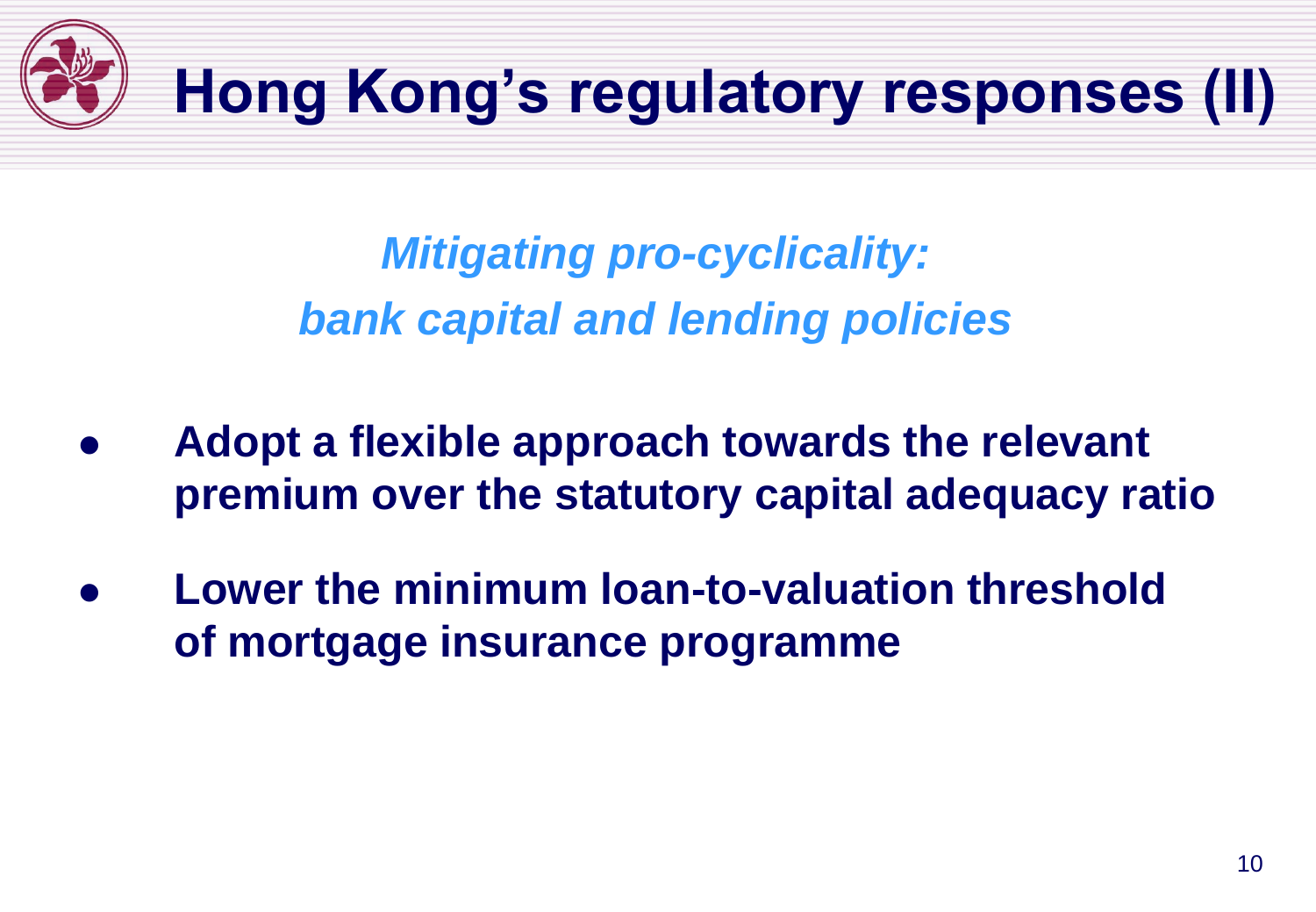

#### *Corporate governance issues*

- **Senior management oversight**
	- balance between risk appetite and risk controls
- **Remuneration policies**
	- guard against incentivising excessive risk taking
- **Firm-wide risk management approach**
	- Identify and analyse risk from a firm-wide perspective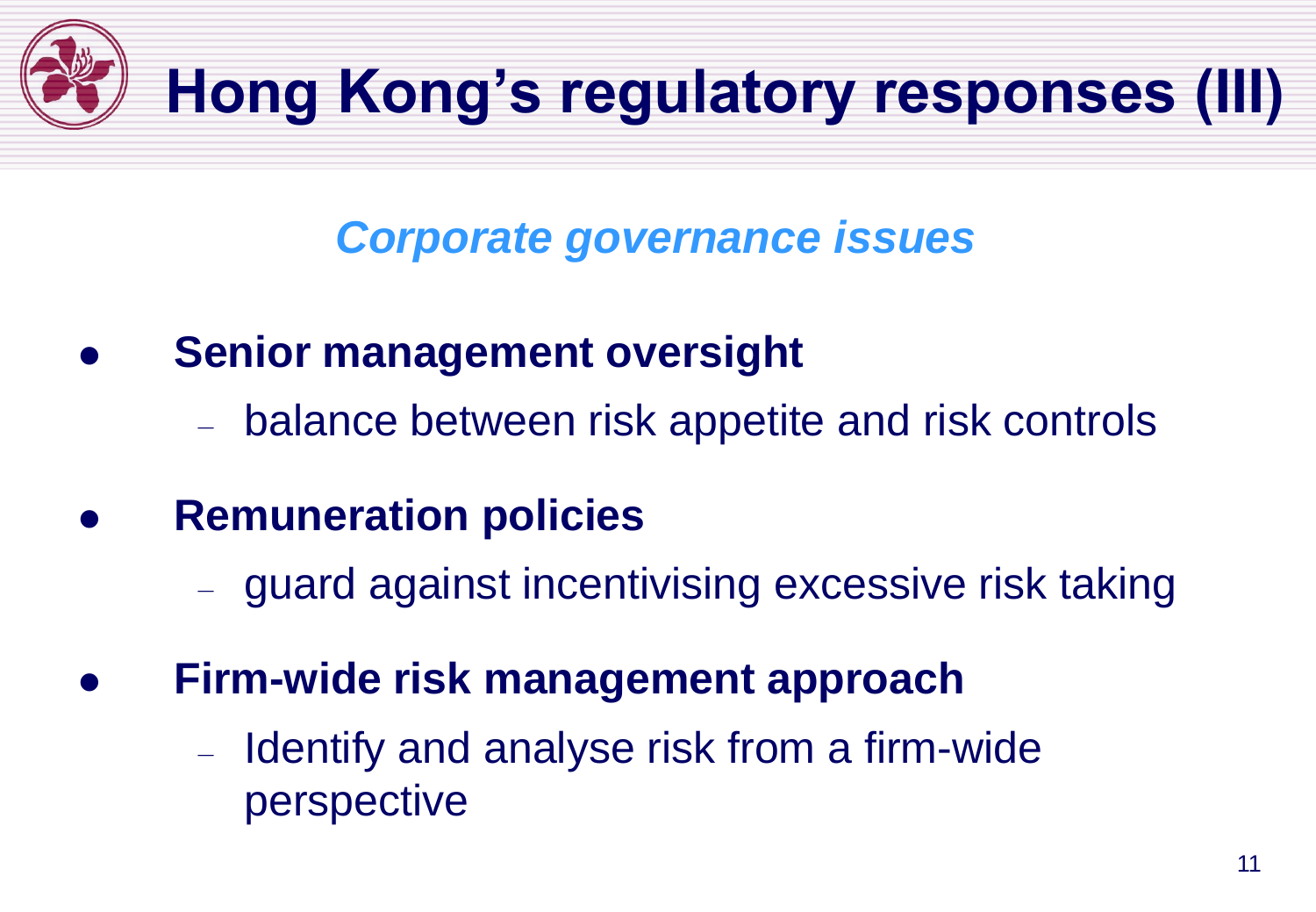

#### *Risk management issues*

- **Liquidity risk management and supervision**
- **Risk management on complex structured credit products**
- **Stress testing**
- **Counterparty credit risk management**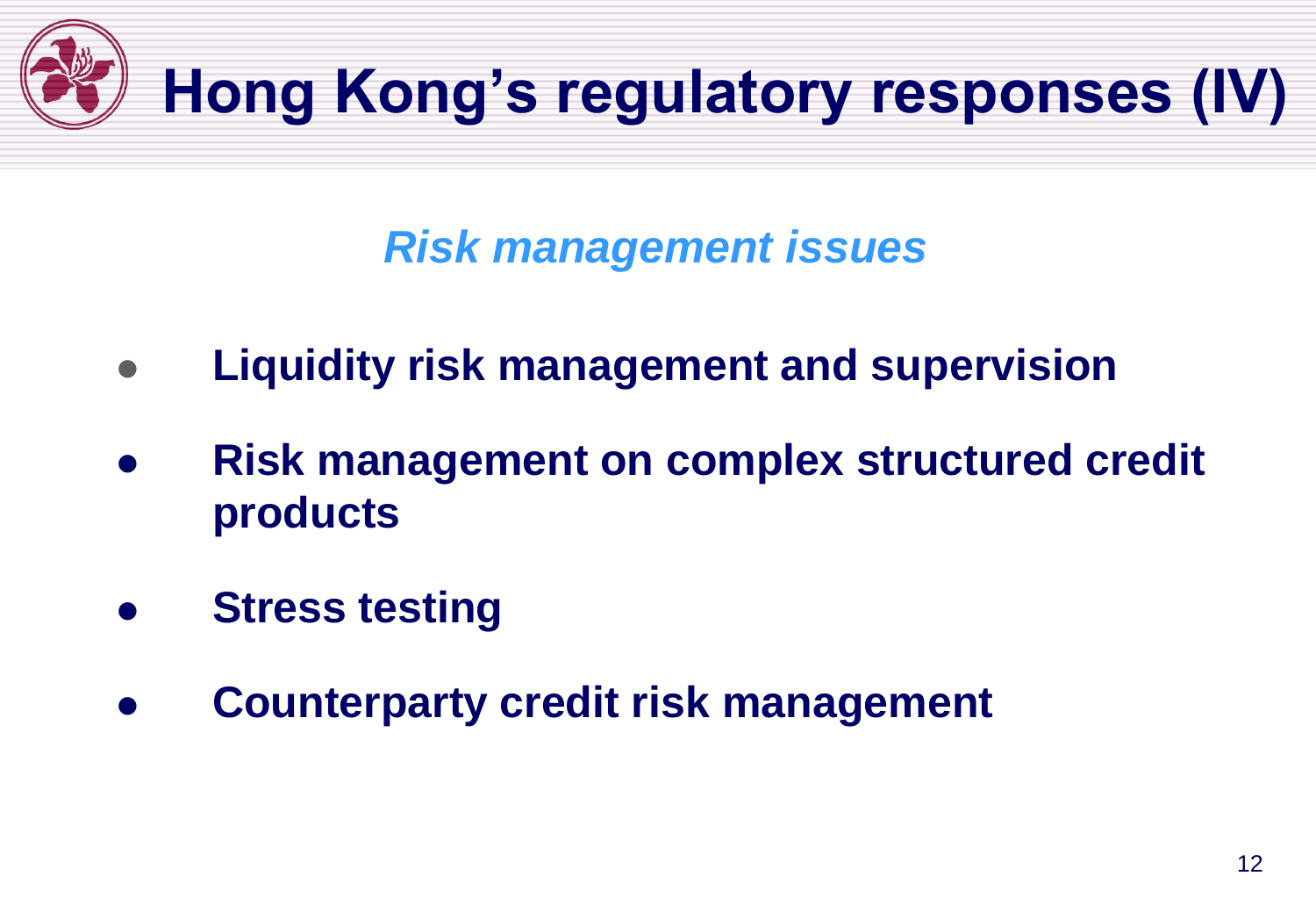

#### *Valuation and transparency*

**Risk disclosure** 

– Adopt the leading disclosure practices developed by the Senior Supervisors Group

- **Valuation of complex securities**
	- Ensure adherence to the accounting standards concerning valuation disclosures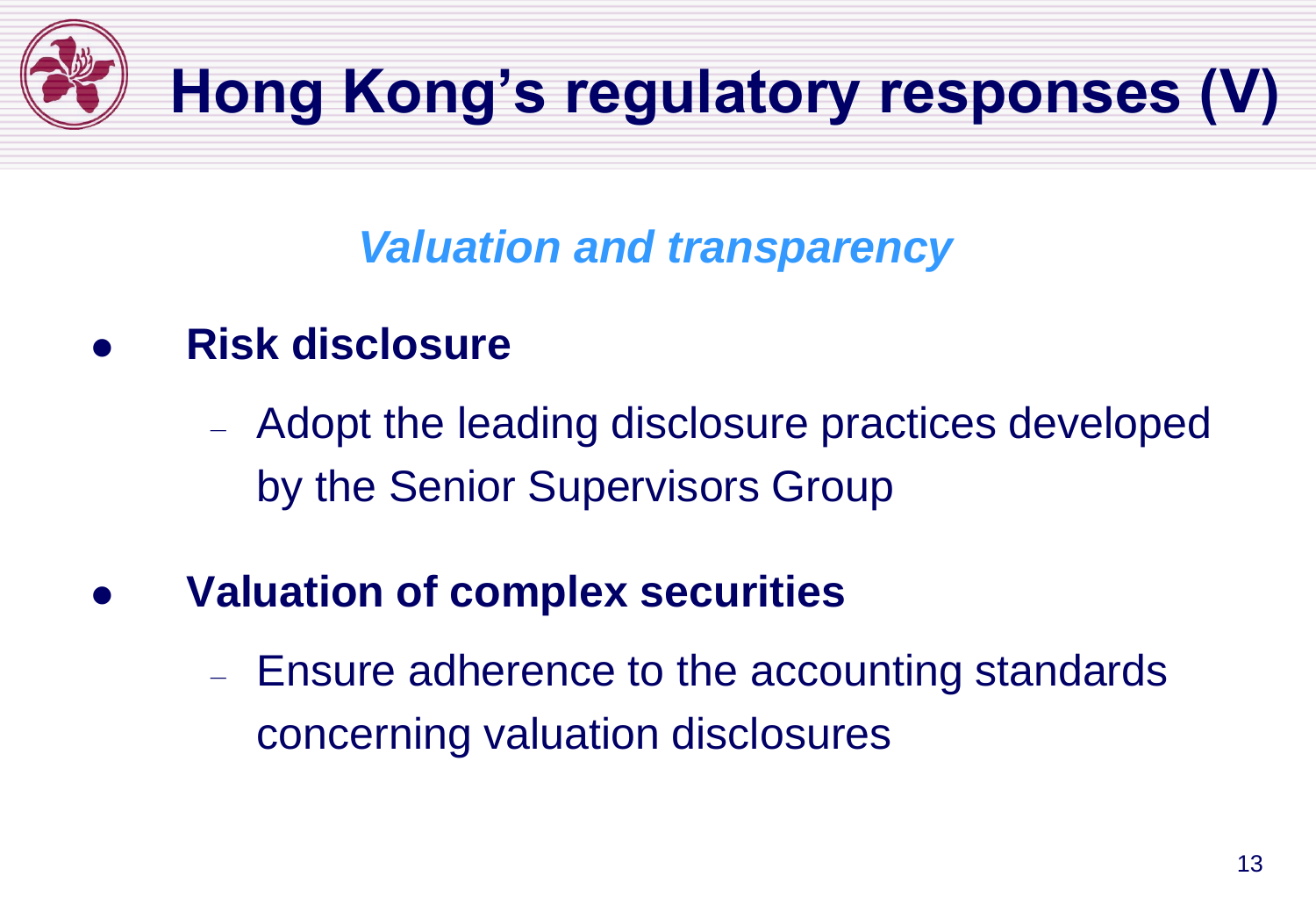

### **Key challenges ahead**

#### *Second wave is looming*

- **Continued weak confidence among financial counterparties**
- **Negative interaction between the economy and the financial sector**
- **Risk of financial protectionism**